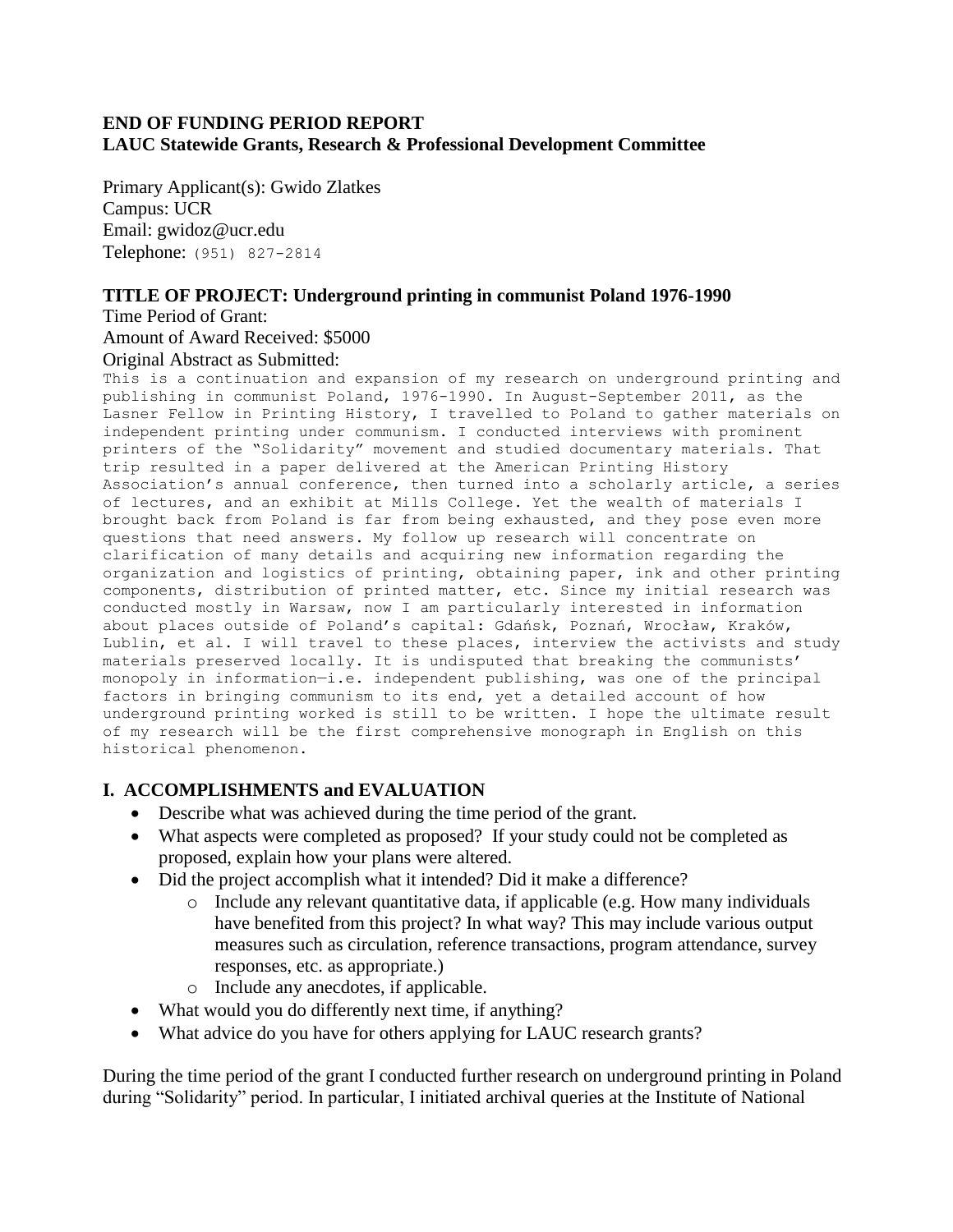Remembrance involving former secret police files on dissidents. This research was to be continued during my following visit to Poland. I also visited former underground activists and contemporary scholars of my subject in Gdańsk, Lublin, Wrocław, Poznań, and Łódź conducting interviews with them and gathering information on local printing initiatives. I also was able to get acquainted with surprisingly rich and diverse recent scholarship on the topic of my interest of which previously I had not been aware. As a result, the research material brought back home from my trip exceeded my expectations, and allowed me to prepare the next stage of my work, which involved a successful application for a Fulbright research fellowship in Poland.

Perhaps the most tangible result of this stage of my research was reaching the realization that in the light of the wealth of material I needed to decide whether I wanted to go deeper into original research which would result in a detailed account of a narrow topic, or rather try to use existing scholarship in connection with my own research in order to compile a broad synthesis. I decided that for the English readership the latter would be more beneficial, and accordingly designed the next stage of my project that was conducted in 2013-14. The cumulative results of all three research grants: the 2011 Lasner APHA Fellowship, the 2012 LAUC grant, and the 2013-14 Fulbright Fellowship will result in a scholarly volume on underground printing in Poland in 1970s and 1980s.

# **II. IS YOUR PROJECT COMPLETED? Yes\_\_ No\_v\_**

If No, what is needed to complete the project? Is more time needed? Or more funds?

This was a stage II of a large project leading to a book on underground printing industry in Poland, to be completed in 2015. The following stage involved a 9 month-long research residency in Poland as a 2013-2014 Fulbright scholar, to which this LAUC grant was a direct preparation.

### **III. FINANCIAL STATEMENT**

Please explain how the funds received were spent. Attach your original budget and indicate how well your estimates matched with actual expenditures. Receipts are not necessary.

# **The original budget:**

### **Budget Summary**

 **Total amount requested from LAUC statewide research funds: \$5,000.00 Supplies: \$ 300.00 (copying, books, incidentals) Travel: \$1,400.00 airfare + \$300.00 local travel in Poland Other Expenses:** 

- **Apartment rental in Warsaw for 1 mo. \$800.00**
- **Hotels outside of Warsaw 10 days @ \$70.00=\$700**
- **Food 30x\$50.00=1500**

 **Total State-Wide Research Funds Requested:\$5,000.00**

I spent the grant funds largely according to the budget prediction. The only position that significantly exceeded the budget was the expenditures for purchasing books for my research; I covered the difference with my personal money.

# **IV. SHARING YOUR PRODUCT/RESULTS**

What are your plans for disseminating the results of your work? If it will be a web page or product, or published article or book, when will it be available to the public? Include citations/URLs if known.